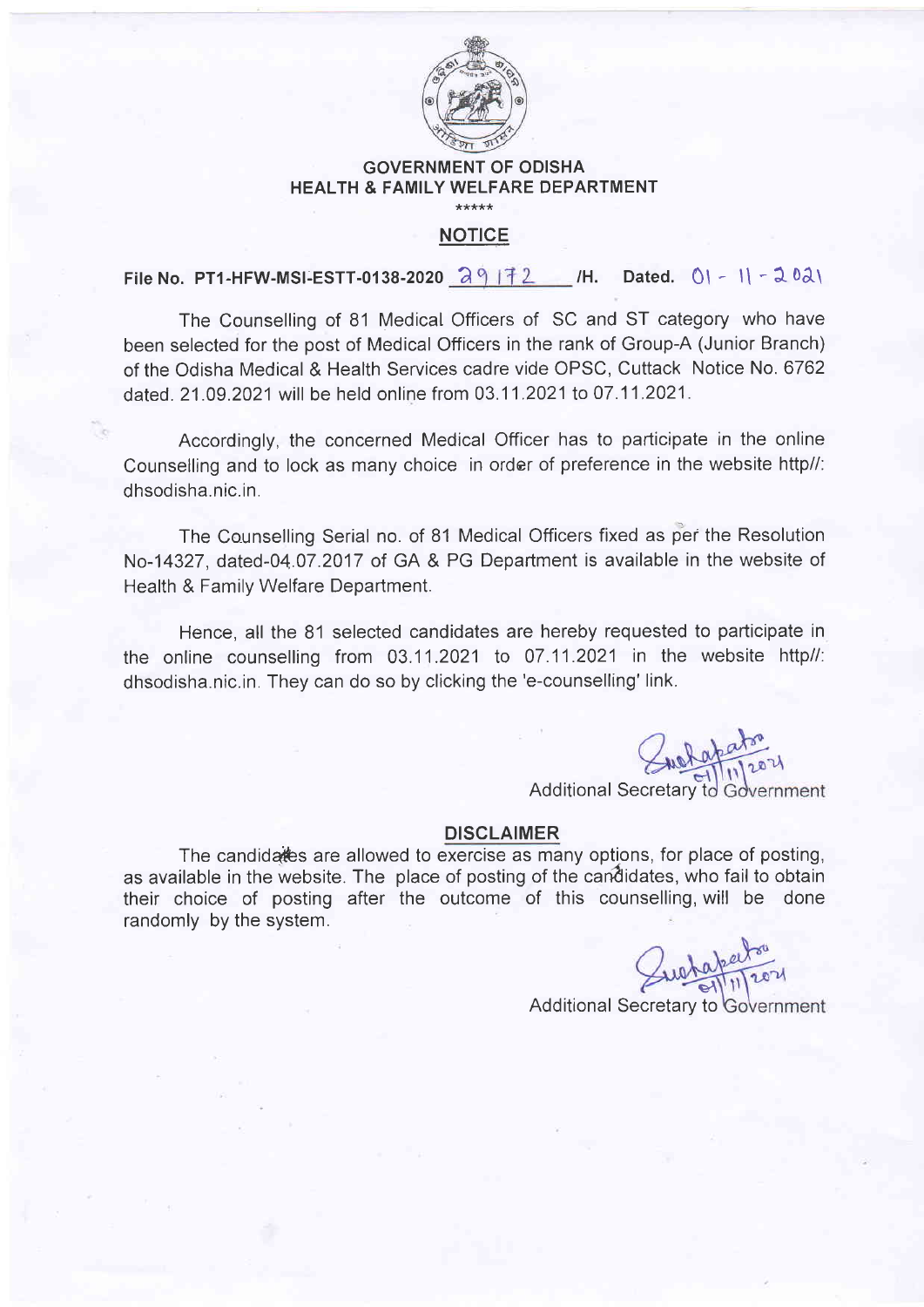| <b>Counselling</b><br>SI. No. | <b>Applicant Name</b>               | <b>Category to</b><br>which belongs | <b>Select Under</b><br>Category | OPSC SI. No.   |
|-------------------------------|-------------------------------------|-------------------------------------|---------------------------------|----------------|
| $\mathbf{1}$                  | SHANTILATA SINGH                    | ST-F                                | ST(W)                           | 4              |
| $\overline{2}$                | MINAKSHI ADBANG                     | SC-F                                | SC(W)                           | 9              |
| 3                             | <b>ASHIS KUMAR MAJHI</b>            | ST-M                                | <b>ST</b>                       | 6              |
| 4                             | <b>JITAMITRA SETHY</b>              | SC-M                                | SC-OH-OL                        | 66             |
| 5                             | <b>BASANTI HANSDAH</b>              | $ST-F$                              | ST(W)                           | $\overline{7}$ |
| 6                             | SUSHREE SWETAPADMA                  | SC-F                                | SC(W)                           | 10             |
| $\overline{7}$                | SASWAT KETAN PADHIAL                | ST-M                                | <b>ST</b>                       | 23             |
| 8                             | <b>ABHILASH PATRA</b>               | SC-M                                | <b>SC</b>                       | $\mathbf{1}$   |
| 9                             | <b>ROSALIN HANSDA</b>               | $ST-F$                              | ST(W)                           | 27             |
| 10                            | SAGARIKA KHATUA                     | $SC-F$                              | SC(W)                           | 14             |
| 11                            | SOUMYA RANAJN PRADHAN               | ST-M                                | <b>ST</b>                       | 35             |
| 12                            | <b>LALIT MOHAN TANDI</b>            | SC-M                                | <b>SC</b>                       | $\overline{2}$ |
| 13                            | <b>BIDYA BANDITA TOPPO</b>          | $ST-F$                              | ST(W)                           | 32             |
| 14                            | PALLABI BEHERA                      | $SC-F$                              | SC(W)                           | 16             |
| 15                            | SIBASANKAR MAJHI                    | ST-M                                | <b>ST</b>                       | 37             |
| 16                            | UMA CHARANA BEHERA                  | SC-M                                | SC                              | 3              |
| 17                            | <b>PUJA NAIK</b>                    | $ST-F$                              | ST(W)                           | 43             |
| 18                            | MADHUCHHANDA MALLIK                 | $SC-F$                              | SC(W)                           | 17             |
| 19                            | DEEPAK KUMAR MARANDI                | ST-M                                | <b>ST</b>                       | 38             |
| 20                            | RAKSHAYAK KUMAR MALIK               | SC-M                                | <b>SC</b>                       | 5              |
| 21                            | PRATIVA AIND                        | $ST-F$                              | ST(W)                           | 44             |
| 22                            | <b>ALPHA BISWAS</b>                 | $SC-F$                              | SC(W)                           | 18             |
| 23                            | LINGARAJ SINGH                      | ST-M                                | <b>ST</b>                       | 40             |
| 24                            | <b>CHIRANJEEV JENA</b>              | SC-M                                | SC                              | 8              |
| 25                            | SWARNA LATA NAIK                    | $ST-F$                              | ST(W)                           | 50             |
| 26                            | MRUNALINI MAHANAND                  | SC-F                                | SC(W)                           | 20             |
| 27                            | <b>JHASAKETAN MAJHI</b>             | ST-M                                | <b>ST</b>                       | 41             |
| 28                            | <b>ARJUN BISWAWS</b>                | SC-M                                | <b>SC</b>                       | 11             |
| 29                            | TAPASWINI MARANDI                   | $ST-F$                              | ST(W)                           | 55             |
| 30                            | <b>SUNAYANI BEHERA</b>              | $SC-F$                              | SC(W)                           | 21             |
| 31                            | <b>DEEPAK BASKEY</b>                | ST-M                                | <b>ST</b>                       | 42             |
| 32                            | <b>ABHISEK BEHERA</b>               | SC-M                                | <b>SC</b>                       | 12             |
| 33                            | <b>JYOTSNA PADHAN</b>               | $ST-F$                              | ST(W)                           | 58             |
| 34                            | <b>MONALISA SETHY</b>               | $SC-F$                              | SC(W)                           | 22             |
| 35                            | <b>GOURAV PRADHAN</b>               | ST-M                                | <b>ST</b>                       | 47             |
| 36                            | BIKASH KUMAR BHANJA                 | SC-M                                | <b>SC</b>                       | 13             |
| 37                            | SUNITA HANSDAH                      | $ST-F$                              | ST(W)                           | 67             |
| 38                            | SUSHMITA SUBHASHREE<br><b>TANTY</b> | $SC-F$                              | SC(W)                           | 24             |
| 39                            | TRINATH KUMAR HANSDAH               | ST-M                                | <b>ST</b>                       | 48             |
| 40                            | PURANDAR MAHALING                   | SC-M                                | <b>SC</b>                       | 15             |
| 41                            | PRATIMA HANSDA                      | $ST-F$                              | ST(W)                           | 72             |
| 42                            | MADHUSMITA MALIK                    | $SC-F$                              | SC(W)                           | 25             |
| 43                            | <b>BIJAY KUMAR NAIK</b>             | ST-M                                | <b>ST</b>                       | 49             |
| 44                            | <b>CHIRANJEEB SETHY</b>             | SC-M                                | <b>SC</b>                       | 19             |